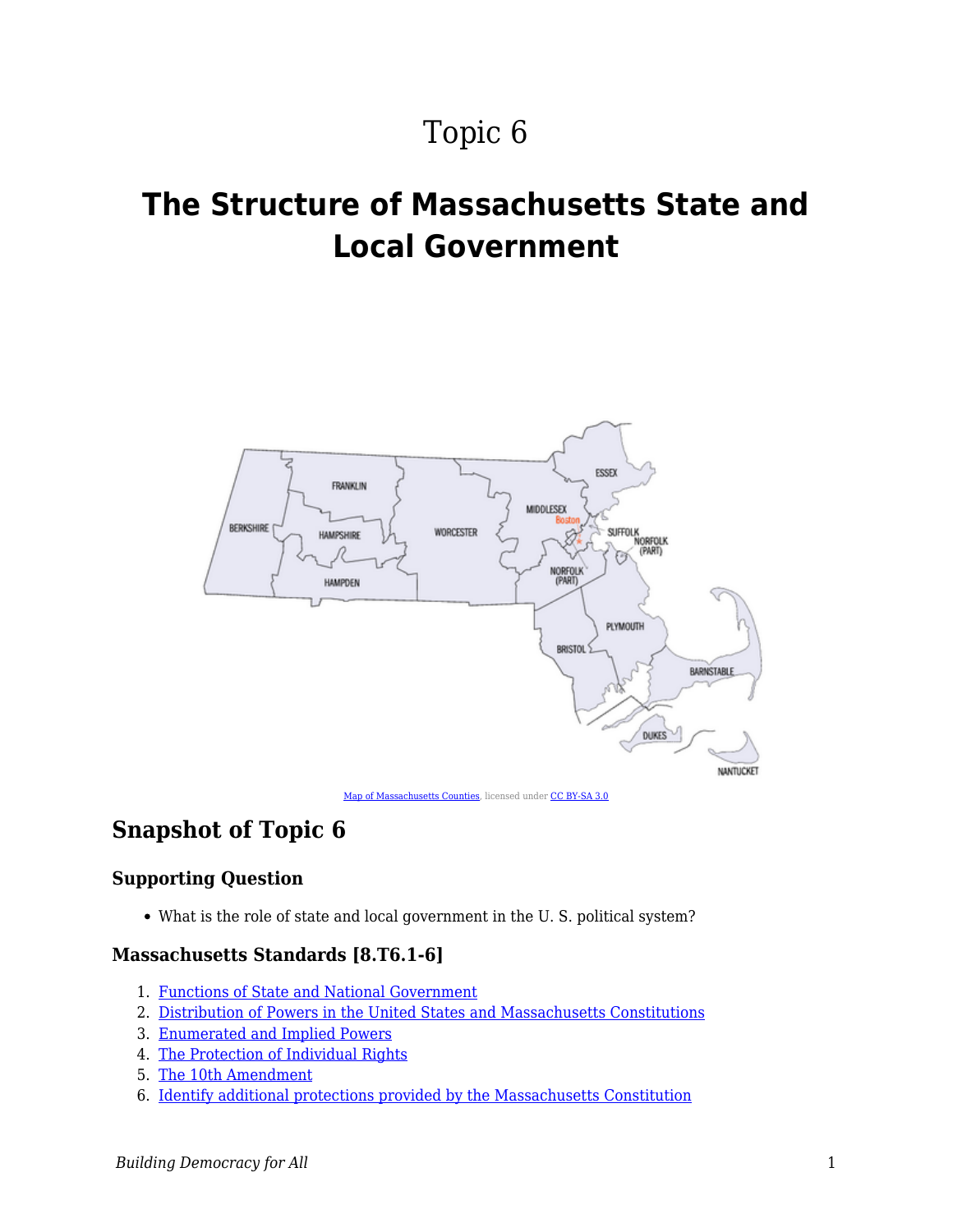- 7. [Responsibilities of Government at Federal, State and Local Levels](https://edtechbooks.org/democracy/responsibilities)
- 8. [Leadership Structure of Massachusetts Government](https://edtechbooks.org/democracy/leadership)
- 9. [Tax-Supported Facilities and Services](https://edtechbooks.org/democracy/taxsupport)
- 10. [Major Components of Local Government](https://edtechbooks.org/democracy/components)

### **Topic 6: The Structure of Massachusetts State and Local Government**

Topic 6 explores the roles of state and local government in Massachusetts and around the nation.

**State government** refers to the institutions that provide government for an entire state - its governor, legislature, and state's court system. There are a total of **7,383 state legislative seats** in the country, and the Republican and Democratic Parties are engaged in an intense competition to control those decision-making bodies.

In 2021, Republicans control the legislature and governnorship in 22 states; Democrats 14 states; and 13 states have a divided government, including Alaska which has adopted a multiparistan legislature coaltion of members of different political parties ([2021 State & Legislative Partisan](https://www.ncsl.org/Portals/1/Documents/Elections/Legis_Control_February_2022.pdf) [Composition](https://www.ncsl.org/Portals/1/Documents/Elections/Legis_Control_February_2022.pdf), National Conference of State Legislatures, February 2022). In Minnesota, each party controls one of the houses of the state legislature, a situation that has not happened since 1914.

**Local government** refers to the people that run cities and towns, including mayors, select boards, city councils and town meetings.

Massachusetts is considered a **commonwealth** because it appeared in the state's constitution in 1780 (the states of Kentucky, Pennsylvania and Virginia are also commonwealths). Being a commonwealth does not define any superior status to other states that are not a commonwealth, but when originally used it simply meant to describe **a state of people**. Commonwealth was coined to describe dependencies of the British Empire, with the monarch seen as the head of the commonwealth. Like the term commonwealth, many counties and towns of Massachusetts are directly referenced from England, the most obvious larger example is "New England."

While Topic 6 has information specific to Massachusetts (such as the Massachusetts Constitution and the leadership structure of the state's government), most of the following standards focus on the functioning of state and local governments throughout the U.S. political system. Our modules explore interactions between federal, state and local government in the context of the challenges brought on by the digitial revolution, the Trump Presidency, and the COVID-19 pandemic.